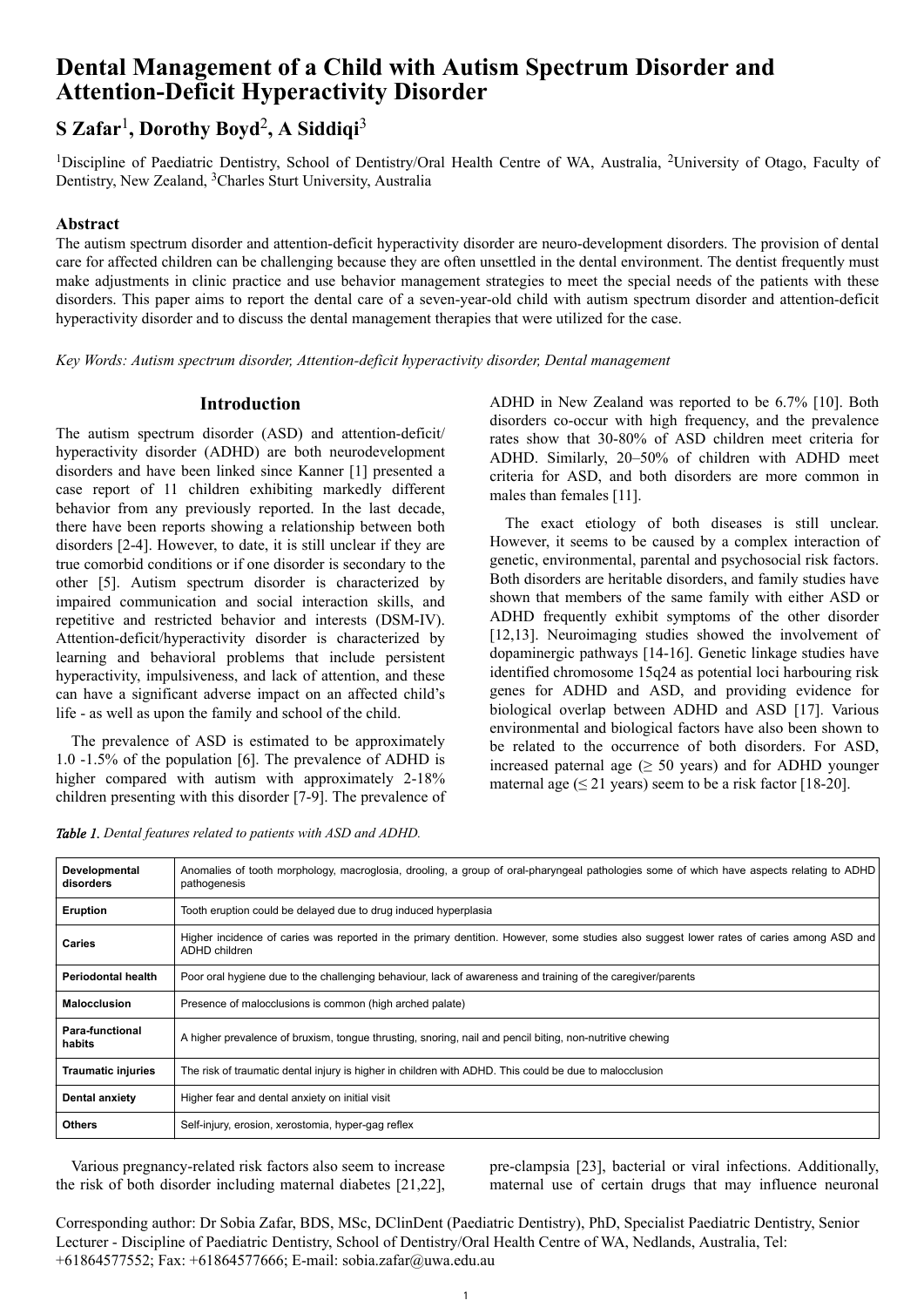development during pregnancy such as valproic acid (or antipsychotropic medications (SSRI related with ASD and bupropion related with ADHD) has also been reported to be a risk factor [24-26]. Various dental features have been associated with ASD and ADHD as shown in *Table 1*.

Several criteria have been used for the diagnosis of both disorders including the International Classification of Disease

*Table 2. The diagnostic criteria for ASD and ADHD (DSM V).*

tenth revision (ICD-10) which is a system of coding, created by the World Health Organisation. The most commonly used criterion by clinicians and psychiatrists to diagnose these disorders is the Diagnostic and Statistical Manual of Mental Disorders version V (DSM-V). The diagnostic approach for ASD and ADHD is given in *Table 2*.

| A person to be diagnosed with ASD should show a total of 6 items from the following diagnosis criteria 1, 2, and 3                                                     |  |  |
|------------------------------------------------------------------------------------------------------------------------------------------------------------------------|--|--|
| 1. Impairment in social interaction                                                                                                                                    |  |  |
| - marked impairments in the use of multiple nonverbal behaviours such as eye-to-eye gaze, facial expression, body posture, and gestures to regulate social interaction |  |  |
| - failure to develop peer relationships appropriate to developmental level                                                                                             |  |  |
| - a lack of spontaneous seeking to share enjoyment, interests with others or achievements with other people                                                            |  |  |
| - lack of social or emotional reciprocity                                                                                                                              |  |  |
| 2. Impairments in communication                                                                                                                                        |  |  |
| - delay in, or total lack of, the development of spoken language                                                                                                       |  |  |
| - In individuals with adequate speech, marked impairment in the ability to initiate or sustain a conversation - stereotyped and repetitive use of language             |  |  |
| - Stereotyped and repetitive use of language or idiosyncratic language                                                                                                 |  |  |
| - lack of varied, spontaneous make-believe play or social imitative play appropriate to developmental level                                                            |  |  |
| 3. Restricted repetitive and stereotyped patterns of behavior                                                                                                          |  |  |
| - encompassing preoccupation with one or more stereotyped and restricted patterns of interest that is abnormal either in intensity or focus                            |  |  |
| - inflexible adherence to specific, nonfunctional routines or rituals                                                                                                  |  |  |
| - Stereotyped and repetitive motor mannerisms (e.g. hand or finger flapping or twisting, or complex whole-body movements                                               |  |  |
| - Persistent preoccupation with parts of objects                                                                                                                       |  |  |
| A person to be diagnosed with ADHD should show a total of 6 items from the following diagnosis criteria 1, 2, and 3                                                    |  |  |
| 1. Inattention                                                                                                                                                         |  |  |
| - fails to give attention to details                                                                                                                                   |  |  |
| - difficulty in attention                                                                                                                                              |  |  |
| - does not listen                                                                                                                                                      |  |  |
| - does not follow                                                                                                                                                      |  |  |
| - difficulty in organizing tasks                                                                                                                                       |  |  |
| - reluctant to engage in tasks                                                                                                                                         |  |  |
| - loses things necessary for tasks                                                                                                                                     |  |  |
| - easily distracted                                                                                                                                                    |  |  |
| - forgetful in daily activities                                                                                                                                        |  |  |
| 2. Hyperactivity                                                                                                                                                       |  |  |
| - fidgets with or taps hands or feet                                                                                                                                   |  |  |
| - often leaves seat in classroom                                                                                                                                       |  |  |
| - often runs about or climbs excessively in inappropriate situations                                                                                                   |  |  |
| - difficulty playing or engaging in leisure activities quietly                                                                                                         |  |  |
| - "on the go" or "driven by a motor"                                                                                                                                   |  |  |
| - often talks excessively                                                                                                                                              |  |  |
| 3. Impulsivity                                                                                                                                                         |  |  |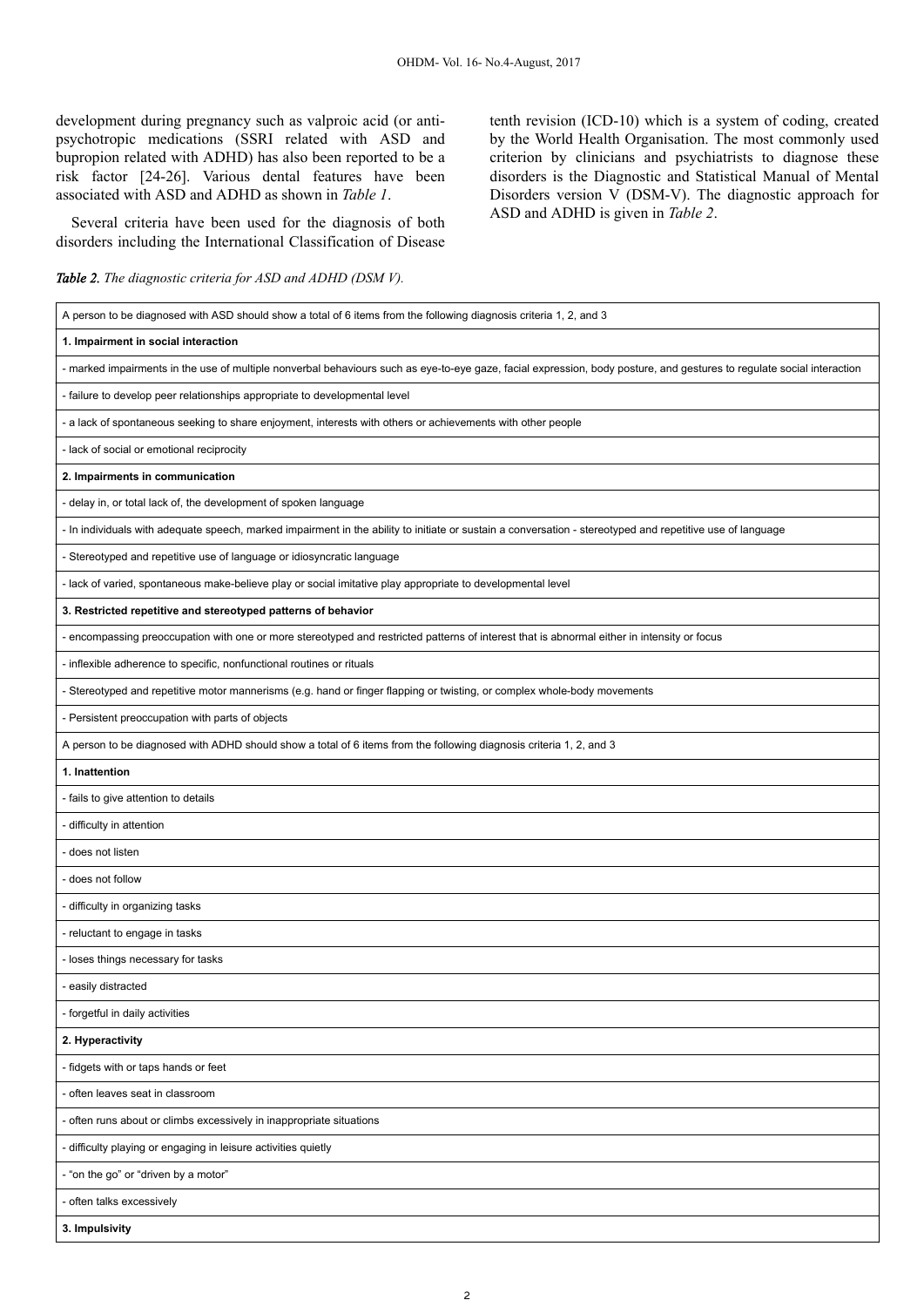| - often blurts out answers               |  |  |
|------------------------------------------|--|--|
| - often has difficulty awaiting turn     |  |  |
| - often interrupts or intrudes on others |  |  |

#### **Case Report**

A 7-year-old boy (KH) presented to the Discipline of Paediatric Dentistry, Faculty of Dentistry, University of Otago, New Zealand for dental recall examination. He was first referred to the Department of Paediatric Dentistry for the assessment of carious lesions by a Dunedin Public Hospital Paediatrician when he was five years old, and, owing to behavior management difficulties received comprehensive dental treatment under general anaesthesia at that time. He had not had dental review since then. KH was diagnosed with ASD when he was three years old and diagnosed with ADHD at the age of four.

He showed hyperactivity, impulsiveness, lack of attention, limited social interaction skills, sensory hypersensitivity, and repetitive and restricted behaviour and interests. His speech was impaired, and he had been receiving speech therapy since he was three years old. He had taken methylphenidate in the past and was now taking Melatonin (20 mg Tab in the evening) for the sleep disorder. He lives at home with his biological parents and one older healthy brother, and resides in an area without water fluoridation, and was not taking any fluoride supplements. At home, he brushed his teeth without supervision once or twice a day using 1000 ppm fluoride toothpaste. His diet was restricted because of his food preferences; he prefers soft food with no meat and very limited fruits and vegetables. His daily diet consisted of three white bread jam sandwiches, and one bowl of hot potato chips. As he has grown up, he has developed more coping skills, however, he still had a short span of co-operation in the dental chair, and was very sensitive to sound, light and taste. At that first visit background information was gathered from the parents, and a very limited dental examination was achieved. Use of a social story alongside a behaviour shaping approach was discussed for the next visit, with the aim of achieving a more thorough oral examination, and bitewing radiographs. Use of bitewing radiographs was shown to the parent, and a "practice film" was given to take home to help with familiarisation.

A social story was introduced and was strictly adhered to at the next dental visit. This was supplemented with modified tell-show-do, modelling and positive reinforcement. Although he was still very anxious he coped with a more thorough dental examination and his first set of bitewings on the dental chair. Extra-oral examination showed no significant findings (*Figure 1*). He was in the early mixed dentition stage, with first permanent molars and maxillary and mandibular central incisors fully erupted in the mouth. Permanent lower lateral incisors were partially erupted, and upper primary lateral incisors were mobile. Occlusion showed Class II molar relationship bilaterally with 2 mm overjet and 5% overbite (*Figure 2*).



*Figure 1. Facial photographs (frontal and lateral profile).*



*Figure 2. Bitewing radiographs (initial visit).*

Mild plaque accumulation was noted on the posterior teeth with otherwise satisfactory oral hygiene on examination. Enamel wear was noted on the upper primary lateral incisors and upper primary canines, and the first permanent molars were not fissure sealed. There were stained composite restorations on the occlusal of the upper right first primary molar, upper and lower left second primary molars, and stainless steel crowns on the lower left first primary molar and lower right second primary molar. All of this treatment had been carried out under general anaesthesia (GA) 2 years 9 months previously. Although the bitewings had limited diagnostic quality on the left side, they provided enough information to plan the dental treatment (*Figure 3*), and showed inter-radicular pathological radiolucency related to the lower left first primary molar, which had previously received ferric sulphate pulpotomy and SSC. There were carious lesions affecting the lower right first primary molar, and upper left first primary molar. Keeping in mind his previous dental experience, recent improvements in his general behaviour, and that he coped with a thorough dental examination, radiographs and intraoral photographs for the first time, it was planned to provide preventive treatment in the dental chair using a social story with short appointments, and then to carry out extraction of the lower first primary molars and restorations under GA. Using the same behaviour management tools, and making sure that the same staff provided the care at each visit, and the same chair in the clinic was used, over a further two visits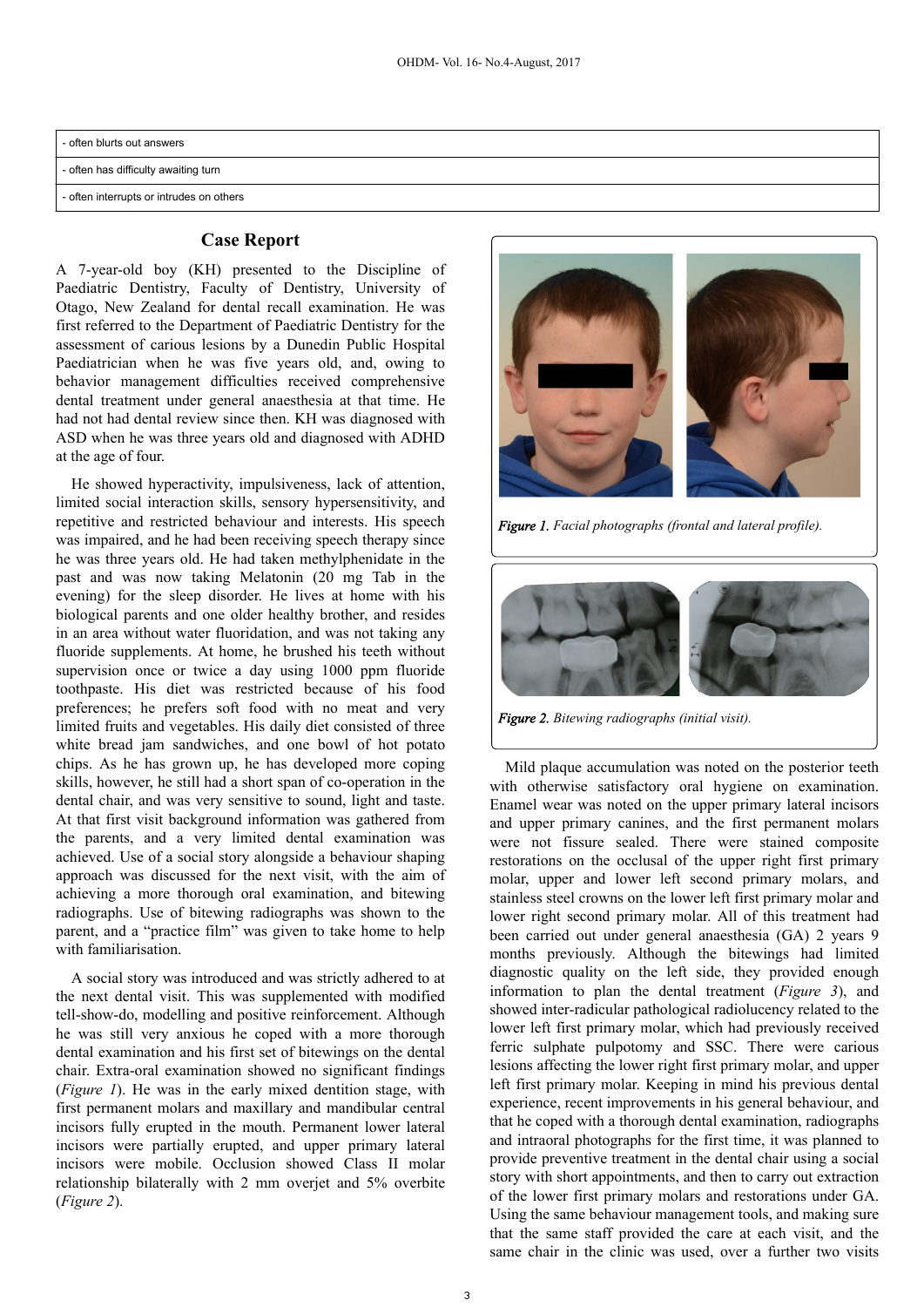plaque disclosure and demonstration of brushing and flossing, a full-mouth prophylaxis, fluoride application and fissure sealants on the first permanent molars were successfully completed. At this point there was discussion about whether he may manage to have the more invasive treatment in the same manner, however in agreement with the parents it was decided to continue with the planned general anaesthetic care for the extractions and restorations. Thus, the patient also received stainless steel crown of the upper left first primary molar, occlusal composite restorations of both upper second primary molars, and extractions of both lower first primary molars under GA. A post GA review appointment was arranged after three weeks, and at this visit the caries risk assessment was updated, and prevention of caries was discussed with the family. He was placed on 6-monthly recall visit.



At recall appointments, again using a social story, the same staff and dental chair, bitewings were taken with no difficulty, and full mouth prophylaxis and fluoride application was carried out. There were no new carious lesions, and the lower first premolars erupted (*Figures 4-6*). His anxiety was much less evident in the dental setting, and 18 months later his family advised that he now appeared to look forward to the dental visits, and they felt he could now be seen with the family in the general dental setting, and no longer needed specialist paediatric dentistry support.



*Figure 4. Intra-oral photos (initial visit).*



*Figure 5. Intra-oral photos (6-month recall).*



*Figure 6. Bitewing radiographs (12-month recall).*

### **Discussion**

The provision of dental care for children with ASD and ADHD can be challenging because they are often unsettled in the dental environment. The dentist frequently must make adjustments in clinic practice and behaviour management strategies to meet the special needs of the patients with ASD/ ADHD. It is common for children on the ASD to have profound generalized anxieties. Research suggests that dental fear is the primary cause of uncompleted and uncooperative dental visits among ADHD and ASD children [27]. Currently, there are no large-scale studies conducted on the prevalence of anxiety in children with ASD or ADHD. Studies showed that 11% and 84% of children with ASD experience anxiety disorders including simple phobias, social phobia generalised anxiety disorder, obsessive-compulsive disorder, and separation anxiety disorder [28-30]. The prevalence of anxiety disorder in children with ADHD ranges from 20-34% [31] (The MTA Cooperative Group, 1999). Additionally this group of children may face problems in communicating their anxiety- related needs.

As well as anxiety, affected children may have unmet dental needs due to other multiple barriers to dental care. These barriers may include family or transport problems, economic, culture, language barriers and challenging behaviour may be an issue [32]. The patient's inability to accept dental treatment and the presence of the intellectual disability or developmental delay may further complicate the barriers to dental care experienced. The implications of these barriers are that poor oral health may ensue, and there are often delays in attending for dental care, receiving dental care or presenting for emergency dental care only. In this case there had been a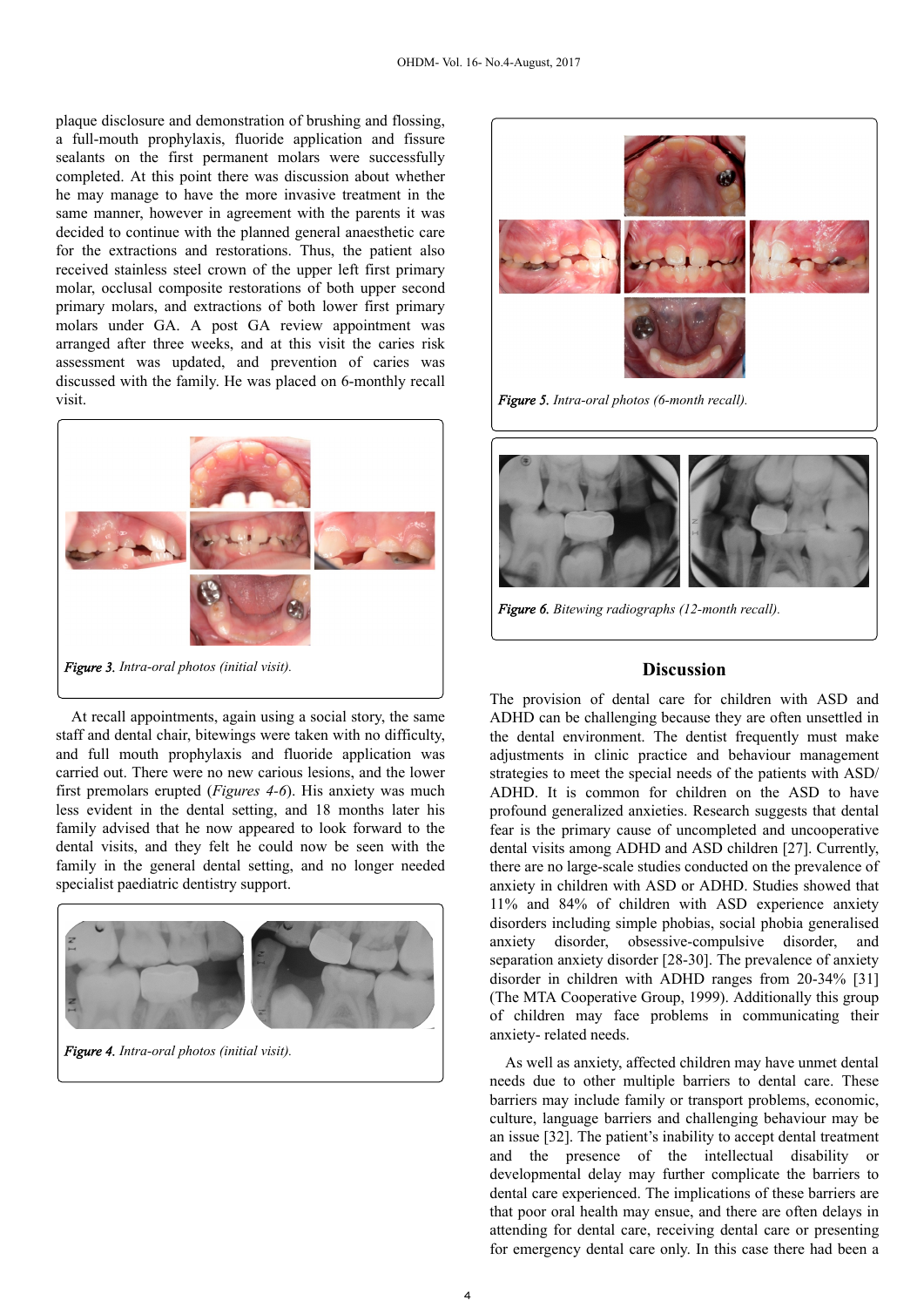2-year delay in attending for follow-up. This had resulted in lost opportunities for acclimatisation visits and professional support for prevention of dental caries.

The literature regarding the dental caries experience in children with ASD and ADHD remains inconclusive. Some studies have demonstrated higher dmfs/DMFS scores in these children [33,34], while others have shown no differences [35,36]. The reduced cognitive functioning, sensory hypersensitivities (visual, auditory, olfactory or gustatory stimuli) and limited motor skills in some children with these disorders are associated with oral care difficulties such as reluctance to use toothpaste, poor oral hygiene, gingivitis and/or periodontal problems [37,38]. Furthermore, the use of the medications (that may cause xerostomia or a binge-eating pattern), selective diet, and poor oral hygiene practices are risk factors for dental caries [39]. Some studies have also shown a high prevalence of bruxism and higher levels of dental trauma in children and adults with ASD [40,41].

It is mandatory for the dentist to understand these particular challenges so that they can provide support to enable coping at a dental visit. Parents and caregivers serve as a valuable resource, as they are aware what works best for their child [42]. The use of desensitisation appointments in which the child is repeatedly exposed to the dental environment may help in the adaptation of the child to a dental setting [43]. For this to succeed, the parents/caregivers must be well informed about the purpose of the visits, and willing to bring the child for multiple appointments. The duration of the appointment should be short, and the same dental staff should see the child at each appointment, with adherence to routines and as little change to the environment as possible. Some studies have shown that the use of visual supports including books with colour pictures, video modelling or the use of social stories was successful when introducing dentistry to children, and this is used widely with those affected by ASDs. The social story is devised as a concept /tool to improve the social skills

of individuals with ASD and is used to educate them about appropriate situations. They were introduced and described by [44] Gray and Garand, and later become standard practice for working with children with ASD (The Gray Center for Social Learning and Understanding, 2013). Many studies evaluated the use of introduction of a social story in a dental setting in children with ASD. The results of these studies showed increased co-operation of children with ASD with the use of social story describing every step of a dental examination [45,46]. Thus the introduction of a social story and the implementation of behaviour management strategies can assist children towards appropriate behaviour in a dental setting. KH responded extremely well to the first social story, and thus other behaviour management strategies could be added to facilitate his adapting to the dental setting.

The standard behaviour management strategies such as tellshow-do, direct observation (using a hand mirror), positive reinforcement, distraction, and voice control may not be successful in these children. The operator should be efficient when treating these children, allow frequent small breaks during the appointment, give clear, simple and consistent instructions, and encourage the child to stay focused on the appointment. In this case, KH responded well to positive reinforcement, and the tell-show-do technique was modified by stressing the "show" and "do" aspect of the technique, and limiting the verbal explanations. Many children with ADHD are on the medication methylphenidate to support their behaviour, and thus the timing of the dental appointments, usually early in the morning should be considered. Any interruptions should be avoided during the appointment, and the dental surgery environment should be calm, the staff should be few, and as already mentioned, whenever possible, the same staff for all appointments should be used. A behaviour management checklist that could be utilised for these patients is given in *Table 3*.

*Table 3. Suggestions for managing the patient with ASD, ADHD or ASD/ADHD.*

| No. | Behaviour management strategy                                                                                                                                                   |
|-----|---------------------------------------------------------------------------------------------------------------------------------------------------------------------------------|
|     | Pre-clinical evaluation (Personal details, medications, previous experiences)                                                                                                   |
| 2   | Pre-clinical behavioural preparations (verbal/non-verbal, interests, signs of behavioural change, parental inputs, rewards)                                                     |
| 3   | Setting the stage (teaching tools, social story, increase familiarity and understanding)                                                                                        |
|     | Reproduce the story (attention to detail – use the same staff and dental environment for all the appointments if possible)                                                      |
| 5   | Clear instructions (one at a time) and positive reinforcement                                                                                                                   |
| 6   | Short appointments with frequent breaks, minimise distractions                                                                                                                  |
|     | Tell-show-do (TSD) technique (avoid excessive language, stress the aspect that works best for the individual child), direct observation, maintain eye contact if<br>appropriate |
| 8   | Rewards and reinforcements for the next visit                                                                                                                                   |

Depending on the age, the level of anxiety, the level of cooperation and extent of dental treatment required by the patient, the use of sedation and general anaesthesia should be considered in treatment planning. In KH case, the use of general anaesthesia was considered appropriate for the more complex aspects of treatment. This may have helped to maintain the positive response to dental care by avoiding

over-challenging the child. Seeing him again in the usual dental environment soon after the GA care was intended to assist with recollecting and solidifying past positive experiences in the dental setting, so that these could be reinforced at recall visits.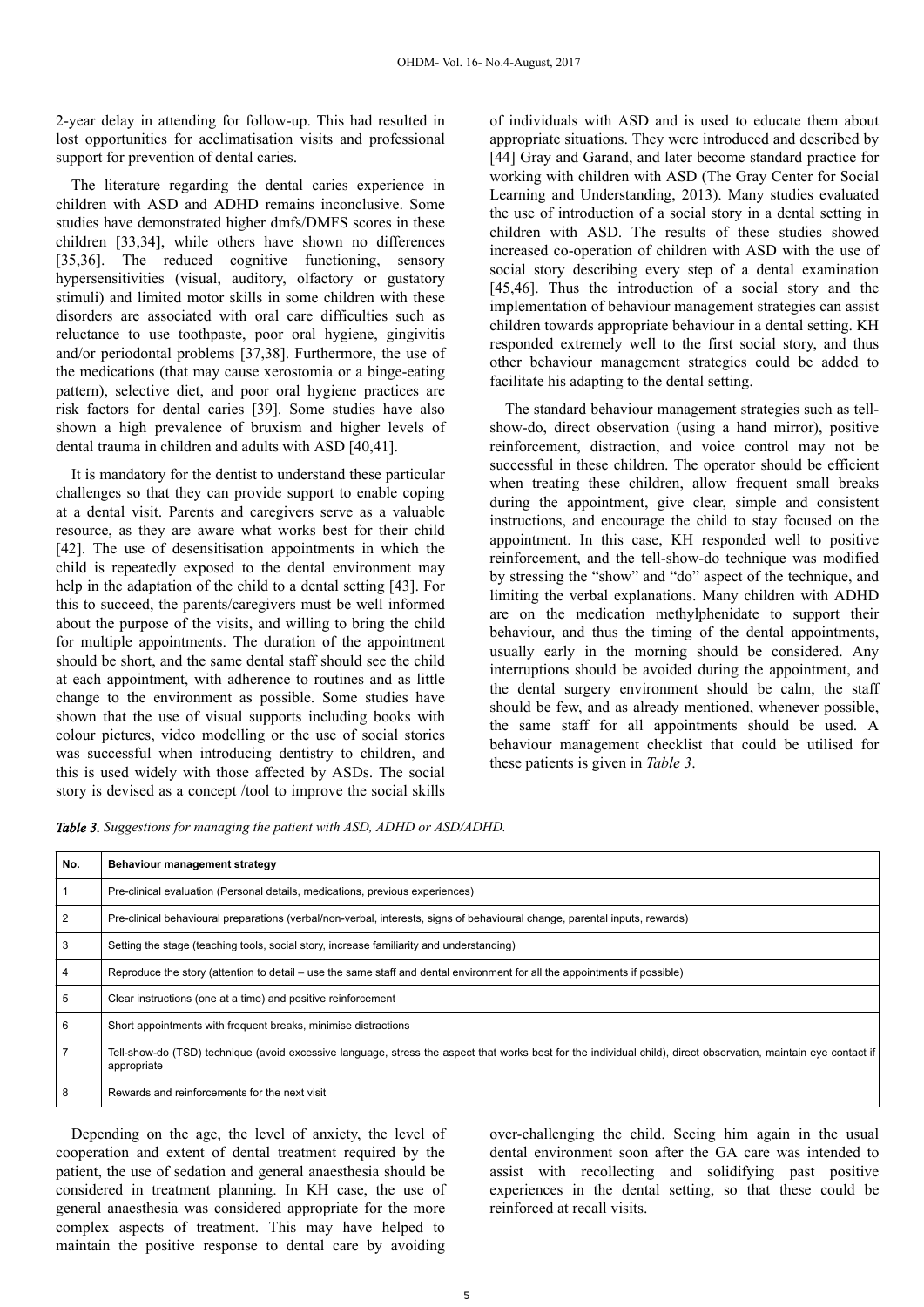It would be ideal for patients diagnosed with ASD and ADHD to have an early introduction to the dental clinic with carefully planned de-sensitisation appointment and a use of social story. To help have a relaxed appointment, it may be helpful if a child is allowed to bring comfort items such as soft toys or electronic gadgets. At the initial appointment, the child's level of intellectual and cognitive abilities should be determined to make a management plan based on an individual's dental needs. Early caries risk assessment and caries reduction strategies are of prime importance in minimising the healthcare needs of special patients. In this case report, the limited soft diet, poor oral hygiene, and lack of access to fluoride were all risk factors for dental caries. Although the diet did not change in the time KH was seen, working with the family to improve oral hygiene, and increase exposure to fluoride by use of twice yearly fluoride varnish was carried out. The utilisation of the behaviour management strategies, alongside the very supportive parental influence resulted in the increased coping skills of this child in the dental setting.

As the number of children identified with ASD and ADHD grows, so does the necessity for early and accurate prevention and management of their dental and oral needs. Dentists may come into contact with patients with such conditions in need of dental treatment, and they face multiple challenges while managing these patients. Understanding the challenges associated with their dental management and the utilisation of appropriate behaviour management techniques may result in effective treatment approaches. The current report reflects the appropriate use of the behaviour management techniques that resulted in improved acceptance for dental treatment by such challenging patients.

# **Conflict of Interest**

No conflicts of interest to declare.

#### **References**

1. Kanner L. Autistic disturbances of affective contact. *Nervous Child.* 1943; **2**: 217-250.

2. Gillberg C, Billstedt E. Autism and Asperger syndrome: Coexistence with other clinical disorders. *Acta Psychiatrica Scandinavica.* 2000; **102**: 321-330.

3. Reiersen AM, Todd RD. Co-occurrence of ADHD and autism spectrum disorders: phenomenology and treatment. *Expert Review of Neurotherapeutics.* 2008; **8**: 657-669.

4. Gargaro BA, Rinehart NJ, Bradshaw JL, Tonge BJ, Sheppard DM. Autism and ADHD: How far have we come in the comorbidity debate? *Neuroscience & Biobehavioral Reviews.* 2011; **35**: 1081-1088.

5. Sinzig J, Walter D, Doepfner M. Attention deficit/ hyperactivity disorder in children and adolescents with autism spectrum disorder: Symptom or syndrome? *Journal of Attention Disorders.* 2009; **13**: 117-126.

6. Baio J. Prevalence of autism spectrum disorder among children aged 8 years: Autism and developmental disabilities monitoring network, 11 sites, United States, 2010. *Morbidity and Mortality Weekly Report.* 2014; **63**: 1-21.

7. Rowland AS, Umbach DM, Catoe KE, Stallone L, Long S, et al. Studying the epidemiology of attention-deficit hyperactivity disorder: Screening method and pilot results. *The Canadian Journal of Psychiatry.* 2001; **46**: 931-940.

8. Barbaresi WJ, Katusic SK, Colligan RC, Pankratz VS, Weaver AL, et al. How common is attention-deficit/ hyperactivity disorder? Incidence in a population- based birth cohort in Rochester, Minn. *Archives of Pediatrics and Adolescent Medicine.* 2002; **156**: 217-224.

9. Thomas R, Sanders S, Doust J, Beller E, Glasziou P. Prevalence of Attention-Deficit/Hyperactivity Disorder: A Systematic Review and Meta-analysis. *Pediatrics.* 2015; **135**: 1-8.

10. Anderson JC, Williams S, McGee R, Silva PA. DSM-III disorders in preadolescent children: Prevalence in a large sample from the general population. *Archives of General Psychiatry.* 1987; **44**: 69-76.

11. American Psychiatric Association. Diagnostic and statistical manual of mental disorders, 4thedn, Text Revision. American Psychiatric Association, Washington, DC. 2000.

12. Mulligan A, Anney RJ, O'Regan M, Chen W, Butler L, et al. Autism symptoms in attention-deficit/hyperactivity disorder: a familial trait which correlates with conduct, oppositional defiant, language and motor disorders. *Journal of Autism and Developmental Disorders.* 2009; **39**: 197-209.

13. Nijmeijer JS, Hoekstra PJ, Minderaa RB, Buitelaar JK, Altink E, et al. PDD symptoms in ADHD, an independent familial trait? *Journal of Abnormal Child Psychology.* 2009; **37**: 443-453.

14. Nieoullon A. Dopamine and the regulation of cognition and attention. *Progress in Neurobiology.* 2002; **67**: 53-83.

15. Eliez S, Reiss AL. MRI neuroimaging of childhood psychiatric disorders: a selective review. *Journal of Child Psychology and Psychiatry.* 2004; **41**: 679-694.

16. Hill EL. Executive dysfunction in autism. *Trends in Cognitive Sciences.* 2004; **8**: 26-32.

17. Nijmeijer JS, Arias-Vasquez A, Rommelse NN, Altink ME, Anney RJ, et al. Identifying loci for the overlap between attentiondeficit/hyperactivity disorder and autism spectrum disorder using a genome-wide QTL linkage approach. *Journal of the American Academy of Child and Adolescent Psychiatry.* 2010; **49**: 675-685.

18. Hultman CM, Sandin S, Levine SZ, Lichtenstein P, Reichenberg A. Advancing paternal age and risk of autism: new evidence from a population-based study and a meta-analysis of epidemiological studies. *Molecular Psychiatry.* 2011; **16**: 1203-1212.

19. Galera C, Cote SM, Bouvard MP, Pingault JB, Melchior M, et al. Early risk factors for hyperactivity-impulsivity and inattention trajectories from age 17 months to 8 years. *Archives of General Psychiatry.* 2011; **68**: 1267-1275.

20. Gustafsson P, Kallen K. Perinatal, maternal, and fetal characteristics of children diagnosed with attentiondeficithyperactivity disorder: results from a population-based study utilizing the Swedish Medical Birth Register. *Developmental Medicine & Child Neurology.* 2011; **53**: 263-268.

21. Lyall K, Pauls DL, Spiegelman D, Ascherio A, Santangelo SL. Pregnancy complications and obstetric suboptimality in association with autism spectrum disorders in children of the Nurses' Health Study II. *Autism Research.* 2012; **5**: 21-30.

22. Nomura Y, Marks DJ, Grossman B, Yoon M, Loudon H, et al. Exposure to gestational diabetes mellitus and low socioeconomic status: effects on neurocognitive development and risk of attentiondeficit/hyperactivity disorder in offspring. *Archives of Pediatrics and Adolescent Medicine.* 2012; **166**: 337-343.

23. Mann JR, McDermott S, Bao H, Hardin J, Gregg A. Preeclampsia, birth weight, and autism spectrum disorders. *Journal of Autism and Developmental Disorders.* 2010; **40**: 548-554.

24. Rasalam AD, Hailey H, Williams JH, Moore SJ. Characteristics of fetal anticonvulsant syndrome associated autistic disorder. *Developmental Medicine & Child Neurology.* 2005; **47**: 551-555.

25. Figueroa R. Use of antidepressants during pregnancy and risk of attention-deficit/hyperactivity disorder in the offspring. *Journal of Developmental and Behavioral Pediatrics.* 2010; **31**: 641-648.

26. Cohen MJ, Meador KJ, Browning N, Baker GA, Clayton-Smith J, et al. Fetal antiepileptic drug exposure: motor, adaptive, and